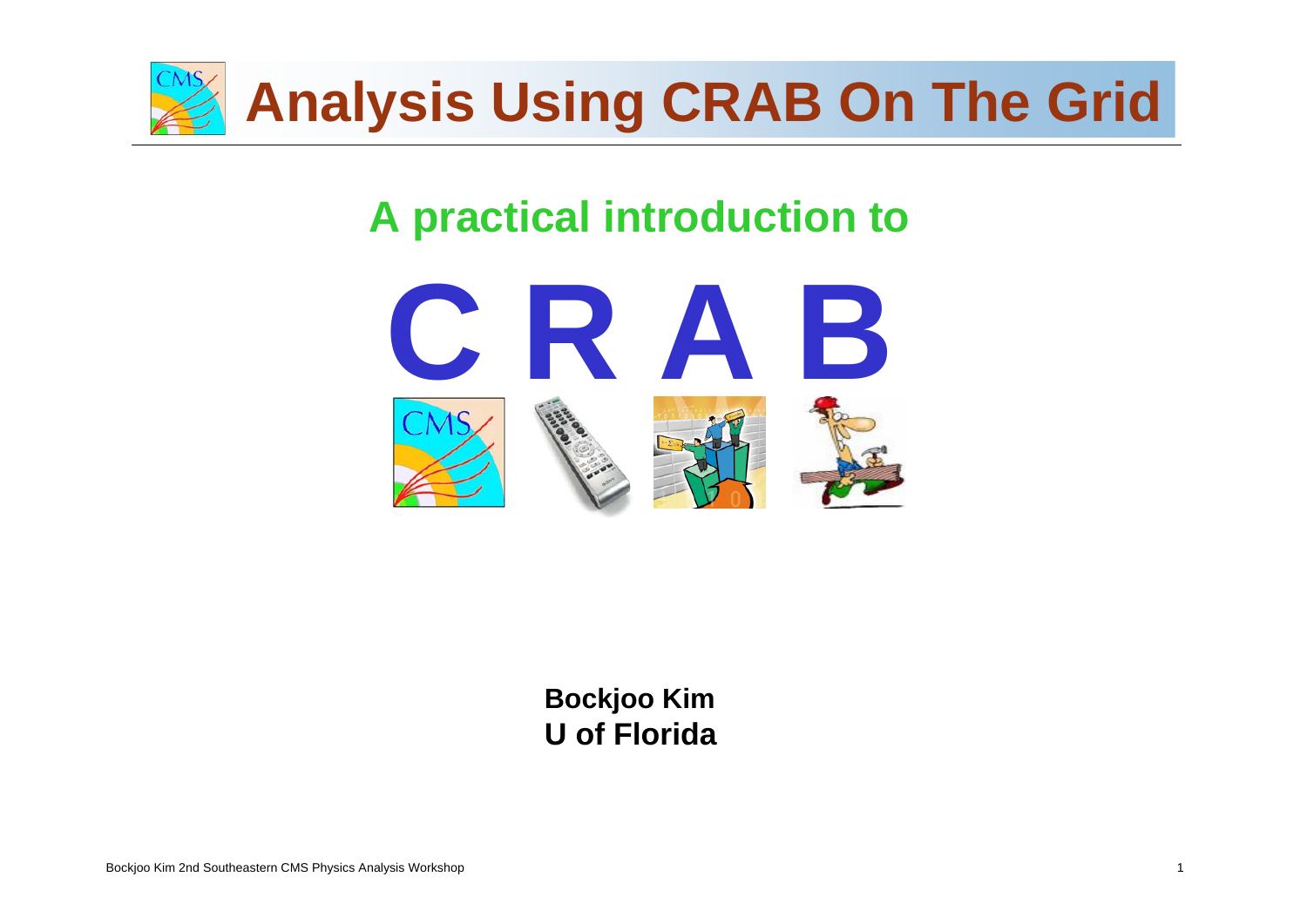

- **Certificate Processing: The first BIG steps**
- **Grid Tools**
- **CMSSW**
- **CRAB**
- **Example Configurations**
- **Example Analysis Using EDAnalyzer**
- Putting Everything Together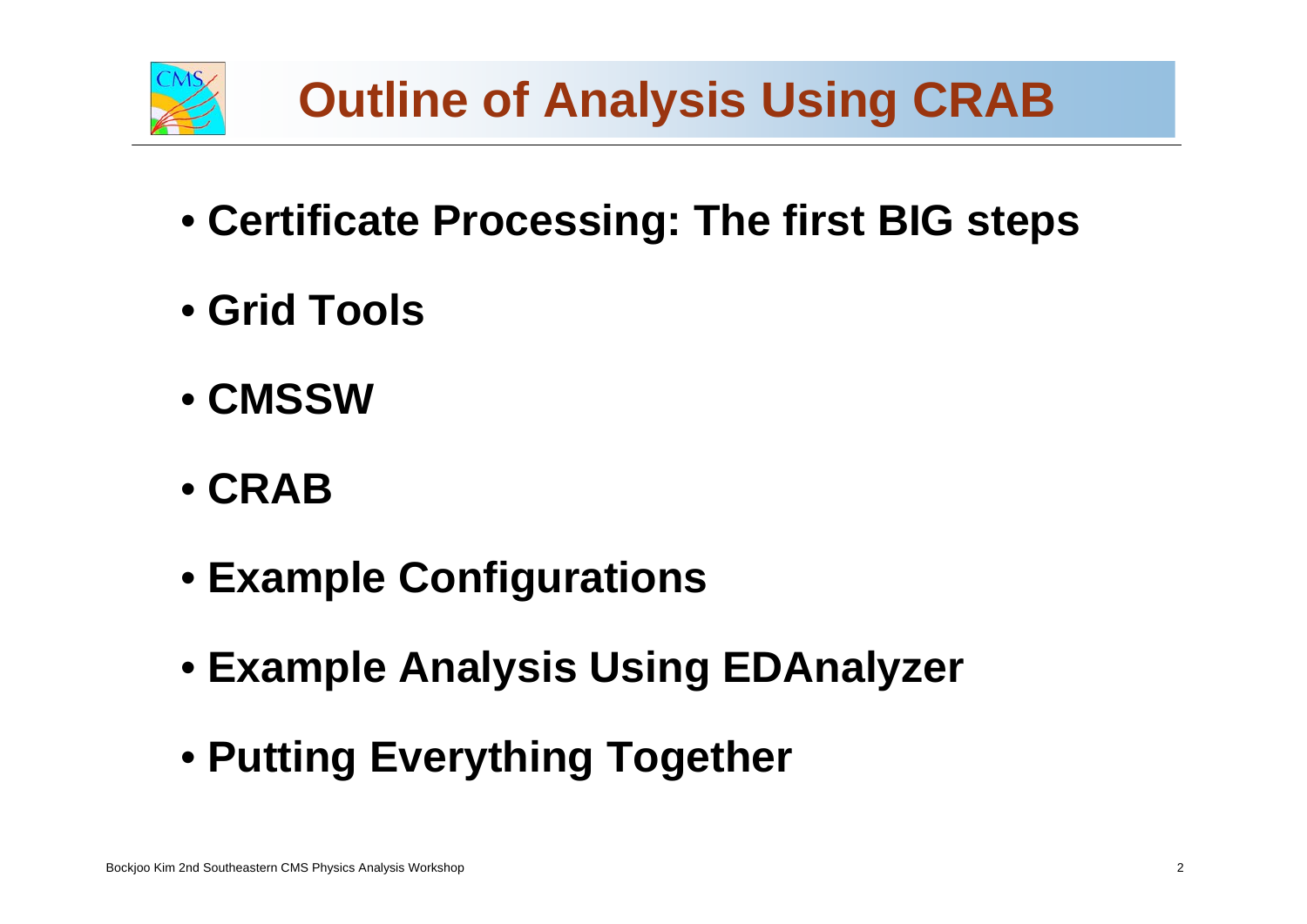

# **Certificate Processing Certificate Processing**



• **Create Certificate Create Certificate**https://pki1.doegrids.org/ManUserEnroll.html

• **Created Certificateusercert.pem\*** and **userkey.pem**



• **Register Certificate from RA's** http://www.doegrids.org/

• **Signed Certificate usercert.pem&** and **userkey.pem**







• **Choose CMS as your VO** https://lcg-voms.cern.ch:8443/vo/cms/vomrs?path=/RootNode



cmsfrontier, cmsphedex, cmsprod, cmssoft, cmst1admin, cmst1admin, cmsuser • **Choose your role as the cmsuser in /cms/uscms group**.

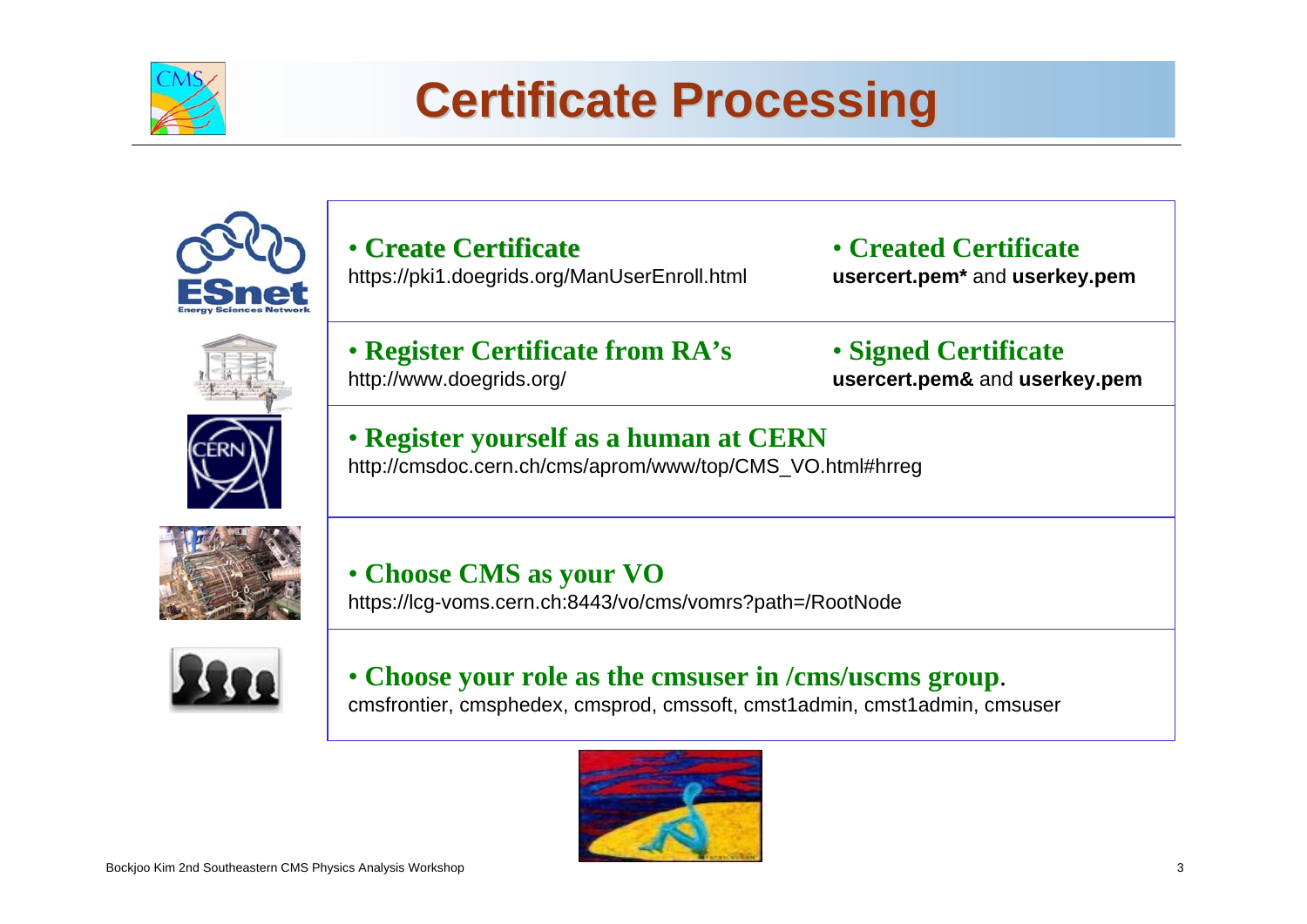

- **Available at some USCMS T2 Analysis Hosts Example : alachua.phys.ufl.edu**
- **Install personal OSG client+Condor-G : https://twiki.grid.iu.edu/twiki/bin/view/ReleaseDocumentation/ClientInstallationGuide**
- **OSG packaging : Pacman has to be used**

**https://twiki.grid.iu.edu/twiki/bin/view/ReleaseDocumentation/PacmanInfo**

• **Condor-G configuration maybe non-trivial**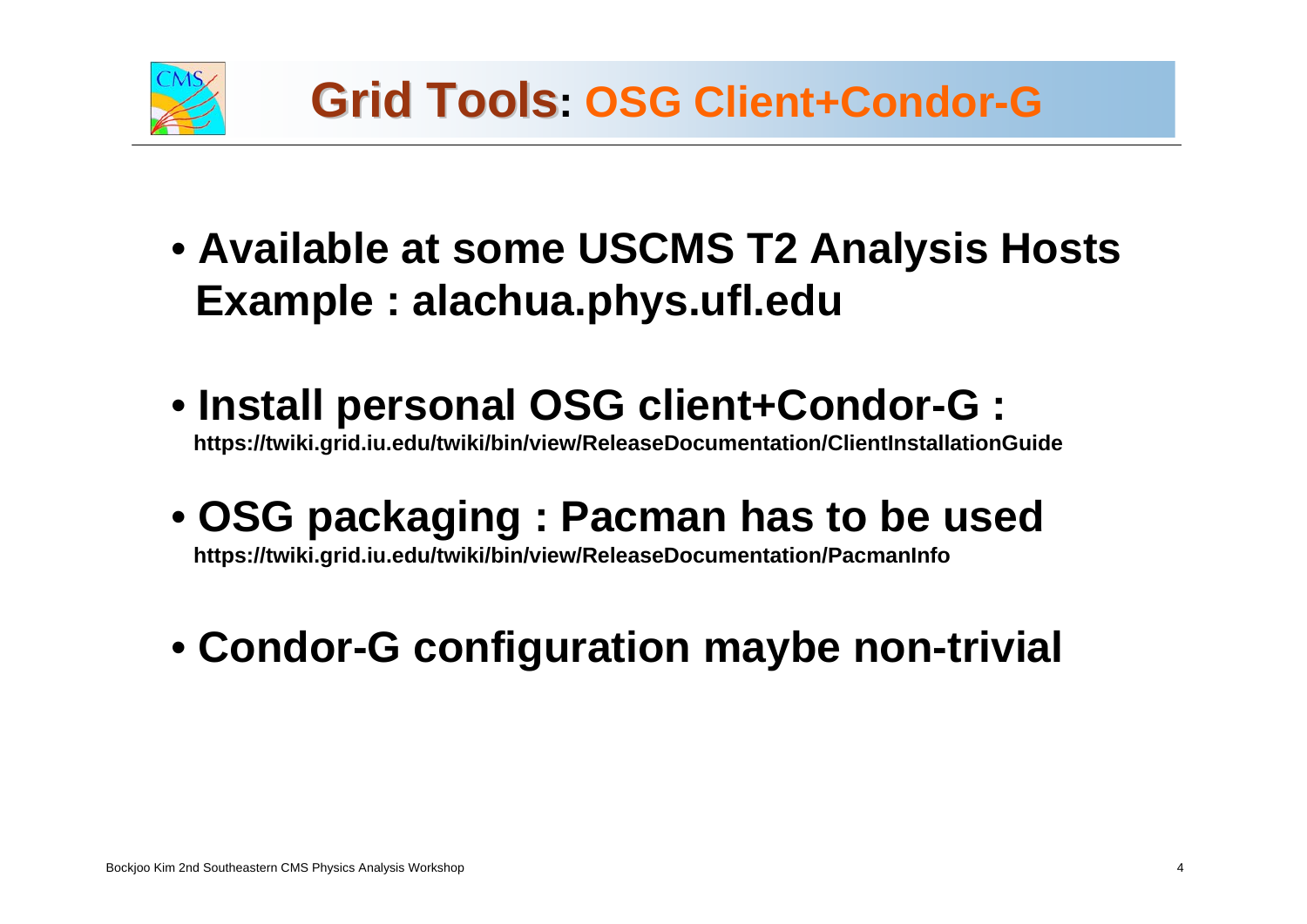

- **Available at some USCMS T2 Analysis Hosts**
- **One can also install personal gLite UI : http://grid-deployment.web.cern.ch/grid-deployment/download/relocatable**
- **Very non-trivial installation for first-timer**
- **No SL4 version yet (to be available soon)**
- **Stan Durkin Important for interoperability ( EGEE--> OSG )**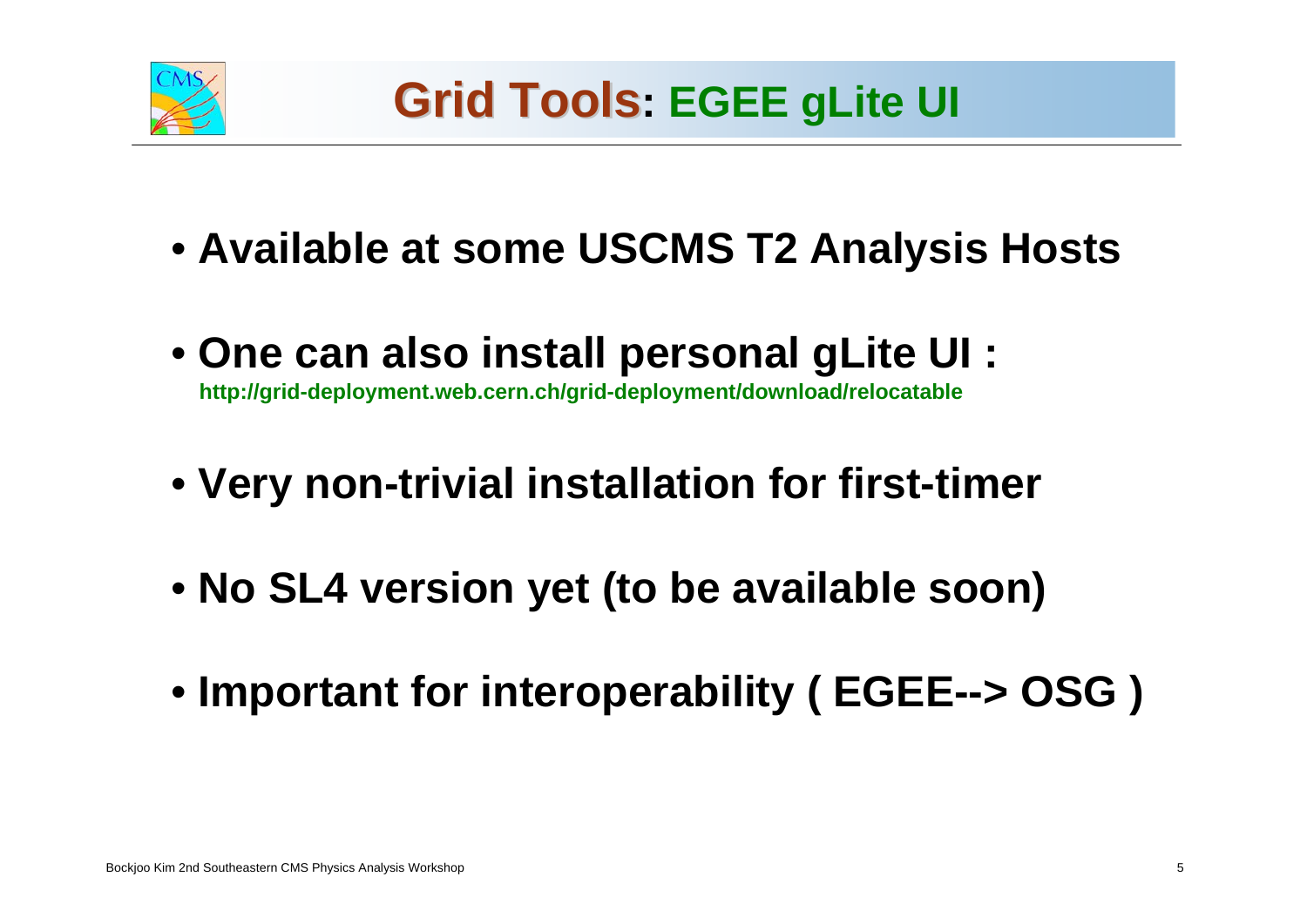



- **CMSSW is required for CRAB job creation**
- **Available at OSG T2 sites**
- **One can also install CMSSW on {desk,lap}top**

**https://twiki.cern.ch/twiki/bin/view/CMS/CMSSW\_aptinstaller : General install instruction https://gdsuf.phys.ufl.edu:8080/cmssoft/cmssoft\_install.tar.gz : install scripts on OSG https://gdsuf.phys.ufl.edu:8080/cmssoft/install\_cmssw\_sl4.sh : Example SL4 CMSSW install** 

• **SL3 vs SL4 : CRAB not tested with SL4 yet**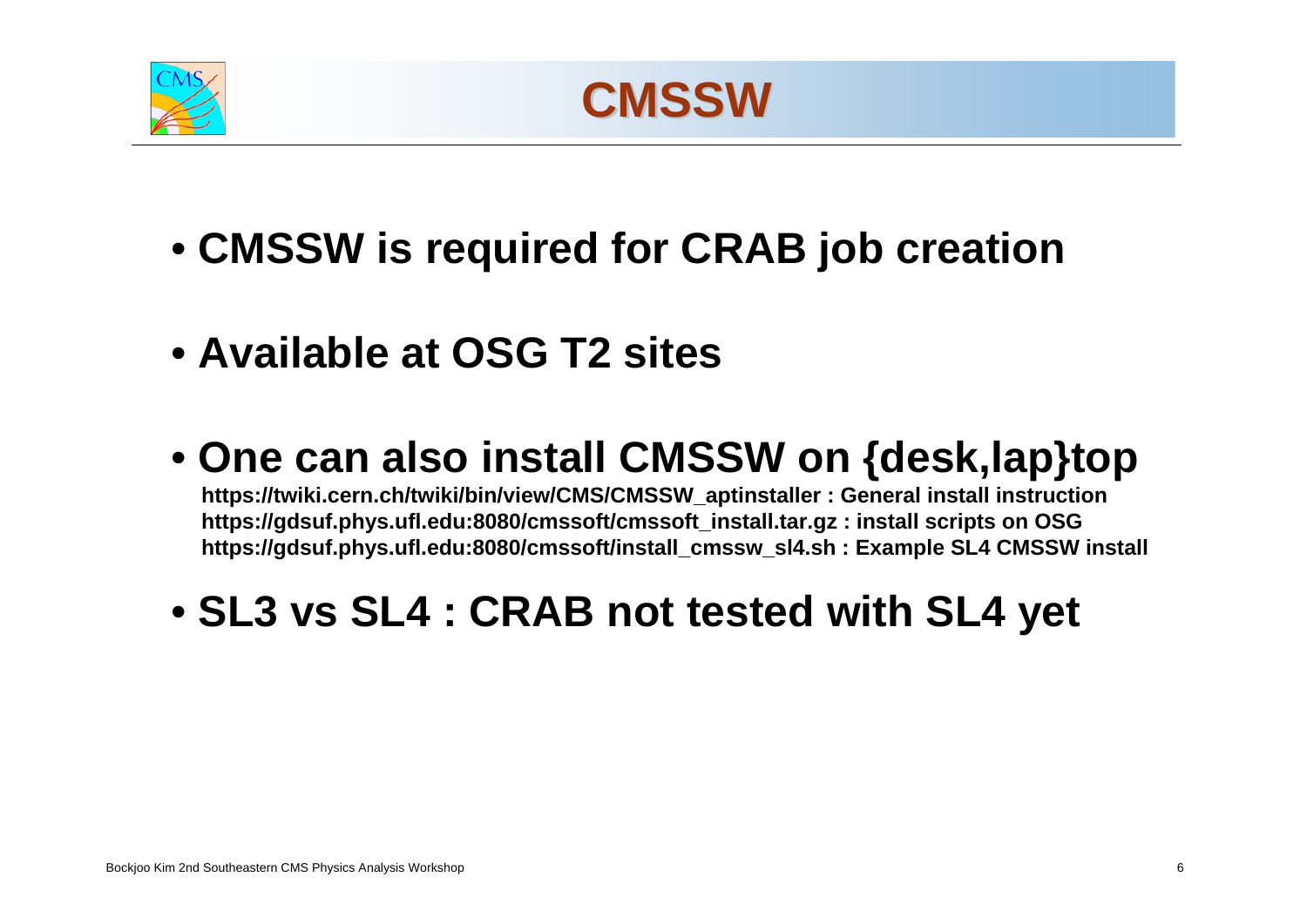



- **Available at some T2 sitesUCSD, Caltech, Wisconsin, UFL**
- **One can also install personal CRAB https://cmsdoc.cern.ch/cms/ccs/wm/www/Crab: Production Release /afs/cern.ch/cms/ccs/wm/scripts/Crab/CRAB\_1\_4\_1\_pre1.tgz : Pre-release**
- **Data Bookkeeping System (DBS) evolves: Something that one needs to watch out**
- **Stan Durkin**<br>Durkin Durkin **The Ohio State University** • **CRAB Configuration : scheduler and data mostly**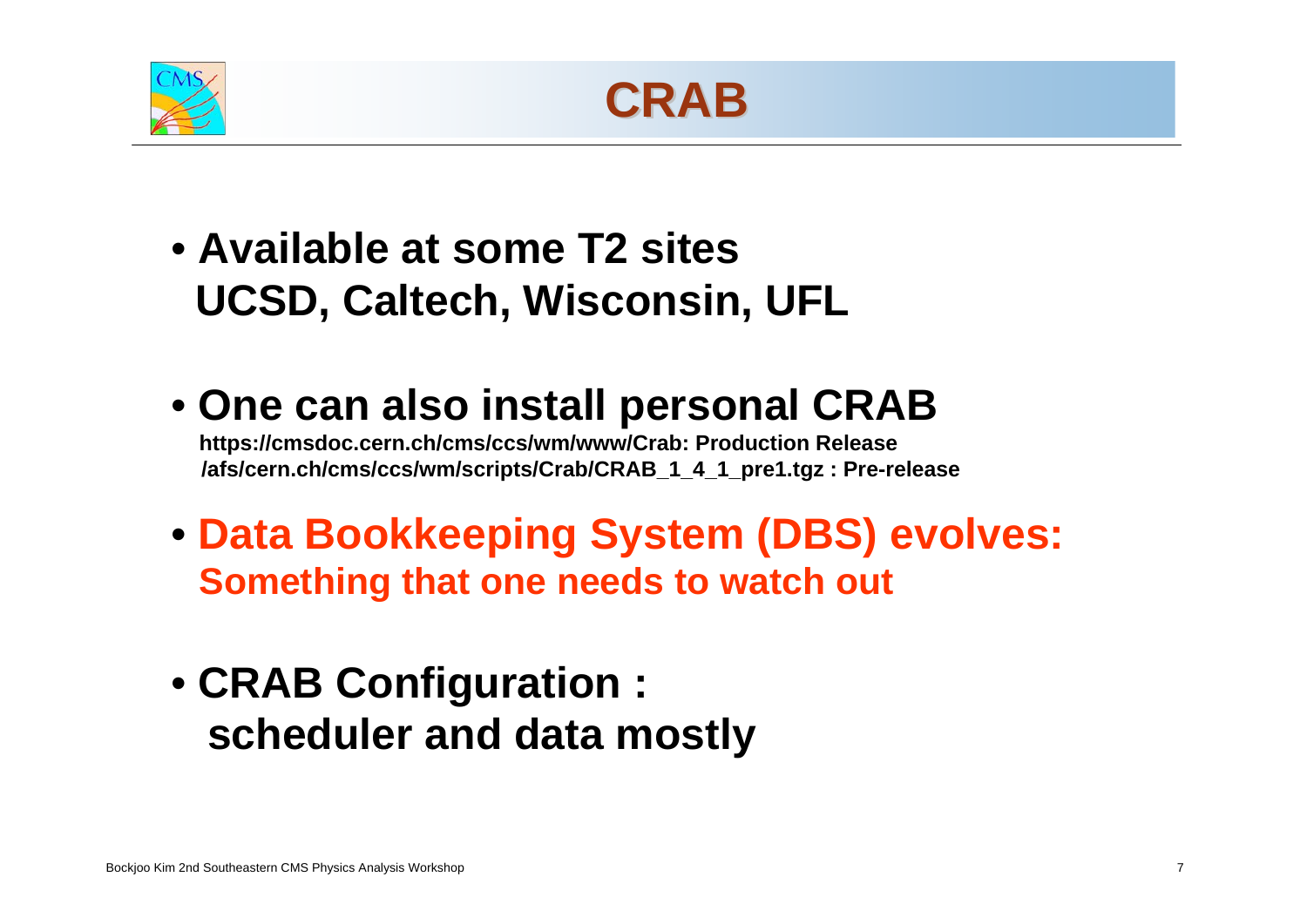

## • **[CRAB] Section 'scheduler' configuration**

**scheduler = condor\_g # Condor-G Scheduler # scheduler = glitecoll # for gLite RB job submission**

## • **[EDG] Section comp. resource configuration (Resource Broker or GridCat)**

**ce\_white\_list = ufloridapg.phys.ufl.edu # one of USCMS T2 sites se\_white\_list = phys.ufl.edu # restrict to SE at Florida**

## • **[CONDORG] Section b-queue configuration**

**globus\_rsl = (queue=cms\_grid)(maxWalltime=2880)(jobType=single)**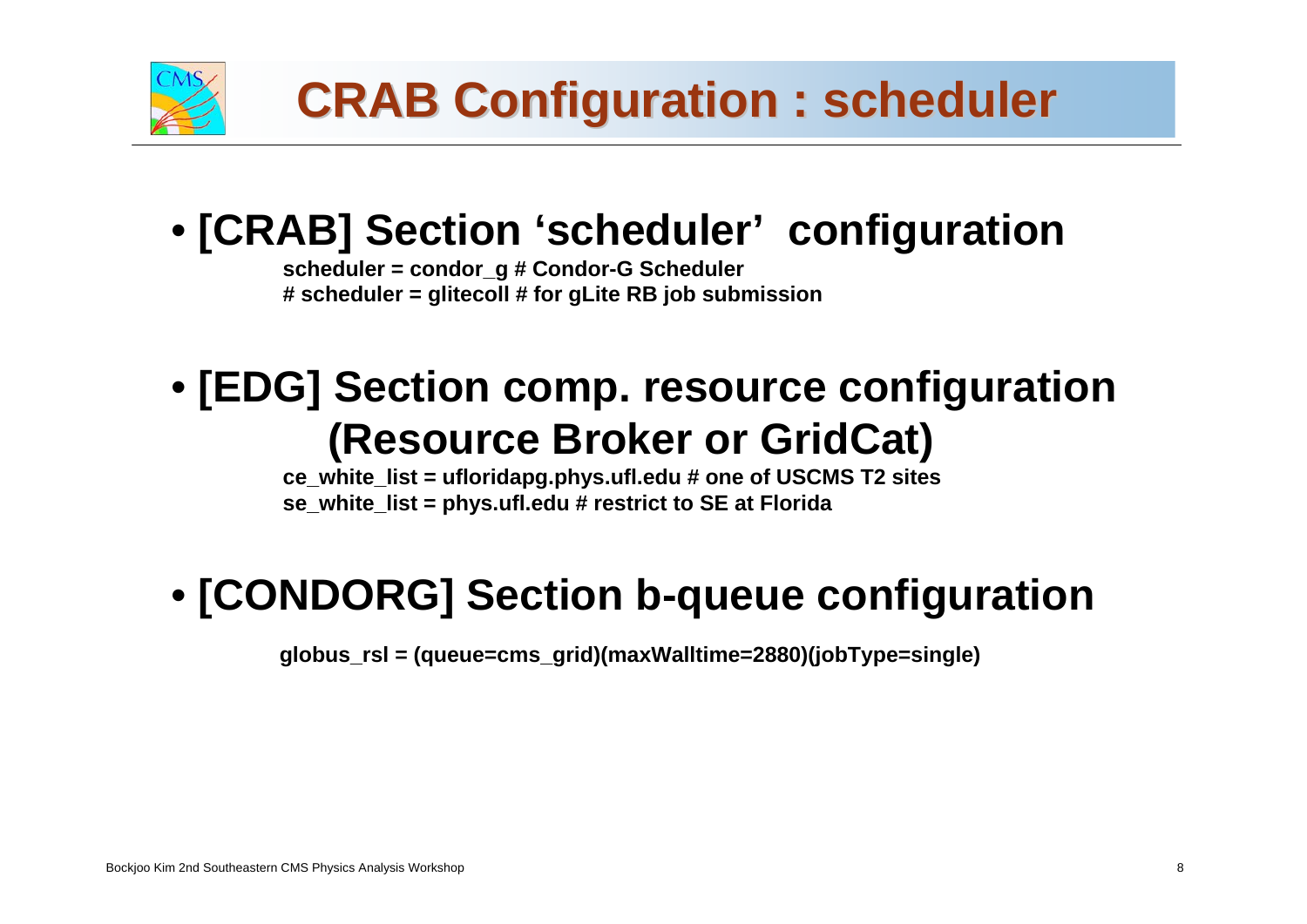

# **CRAB Configuration : data CRAB Configuration : data**

# **CMS Commissioning and First Data** • **Dataset Location (DLS) : SE -> dataset**

**lfc\_catalog=prod-lfc-cms-central.cern.ch/grid/cms/DLS/LFC SE=srm1.phys.ufl.edu dls-get-fileblock -i DLS\_TYPE\_LFC -e \$lfc\_catalog \$SE # Lists all dataset at \$SE**

## • **[CMSSW] Section Variables**

• **Input Data Minbias CSA06, CMSSW\_1\_0\_6**

**datasetpath** =  $/CSA06-106$ -os-minbias12-0/RECO/CMSSW 1 0 6-RECO\_Hee5e8972ca2b9fe5859521c27772ba77

- **No Input : e.g., starting from pythia evt. Gen. datasetpath = None**
- **CMSSW configuration : pset = recoana.cfg**
- **Total events to be analyzed : total\_number\_of\_events = -1**
- **Stan Durkin Events/Job : events\_job = 7000**
- **The Ohio State University Output : output\_file = myroot.root**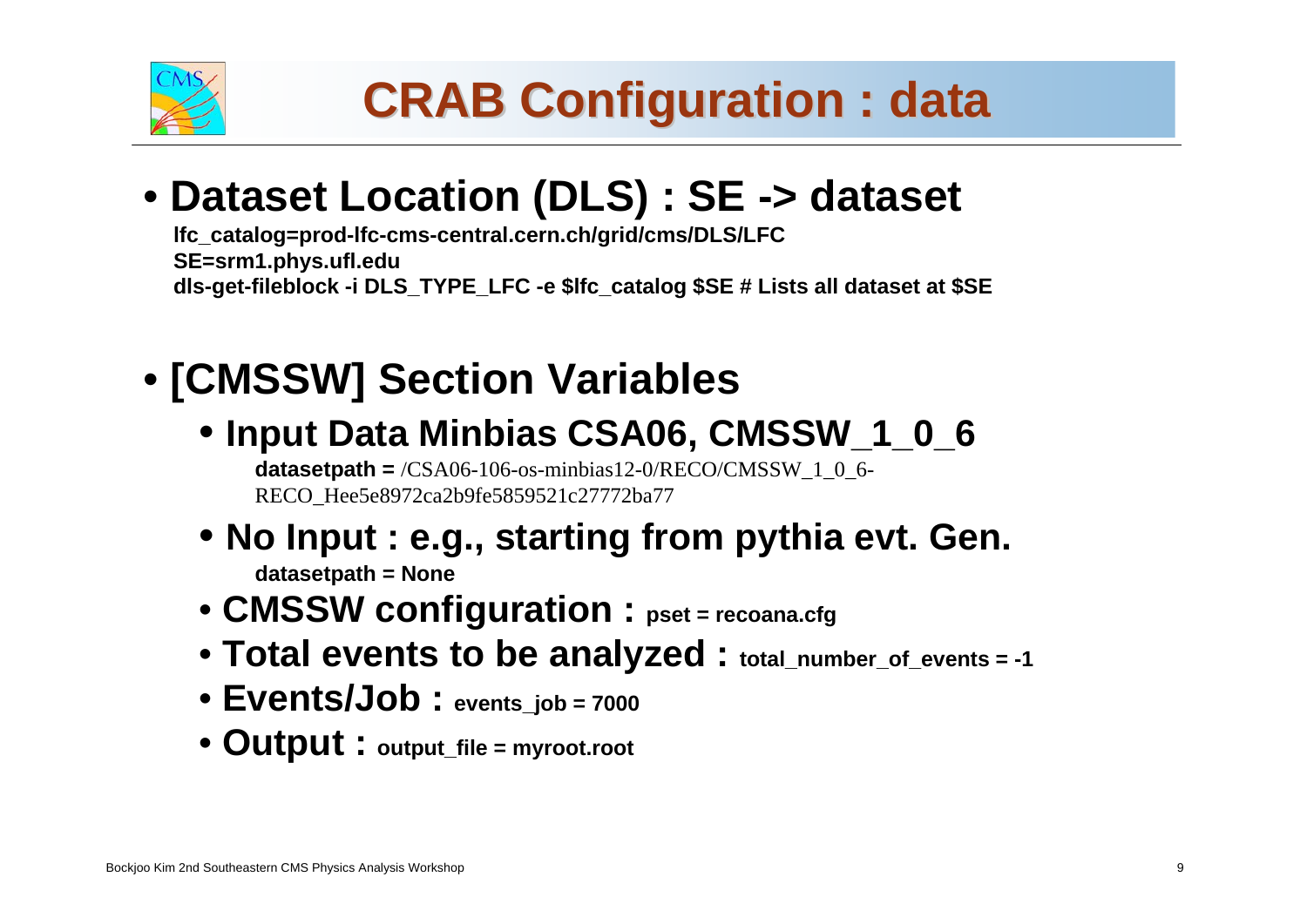

```
The Ohio State University
                          for the CMS Collaboration \mathcal{L}(\mathcal{L})[CRAB]
jobtype = cmssw
scheduler = condor_g
[CMSSW]
datasetpath = /CSA06-106-os-minbias12-0/RECO/CMSSW_1_0_6-RECO_Hee5e8972ca2b9fe5859521c2777
dbs_url = http://cmsdbs.cern.ch/cms/prod/comp/DBS/CGIServer/prodquery
pset = recoana.cfg
total_number_of_events = -1
events_per_job = 7000
output_file = myroot.root
[USER]
return_data = 1
use_central_bossDB = 0
use boss rt = 0total_number_of_events = 1
[EDG]
lcg_version = 2
proxy_server = myproxy.cern.ch
ce_white_list = ufloridapg.phys.ufl.edu
se_white_list = phys.ufl.edu
virtual_organization = cms
retry_count = 2
lcg_catalog_type = lfc
lfc_host = lfc-cms-test.cern.ch
lfc_home = /grid/cms
```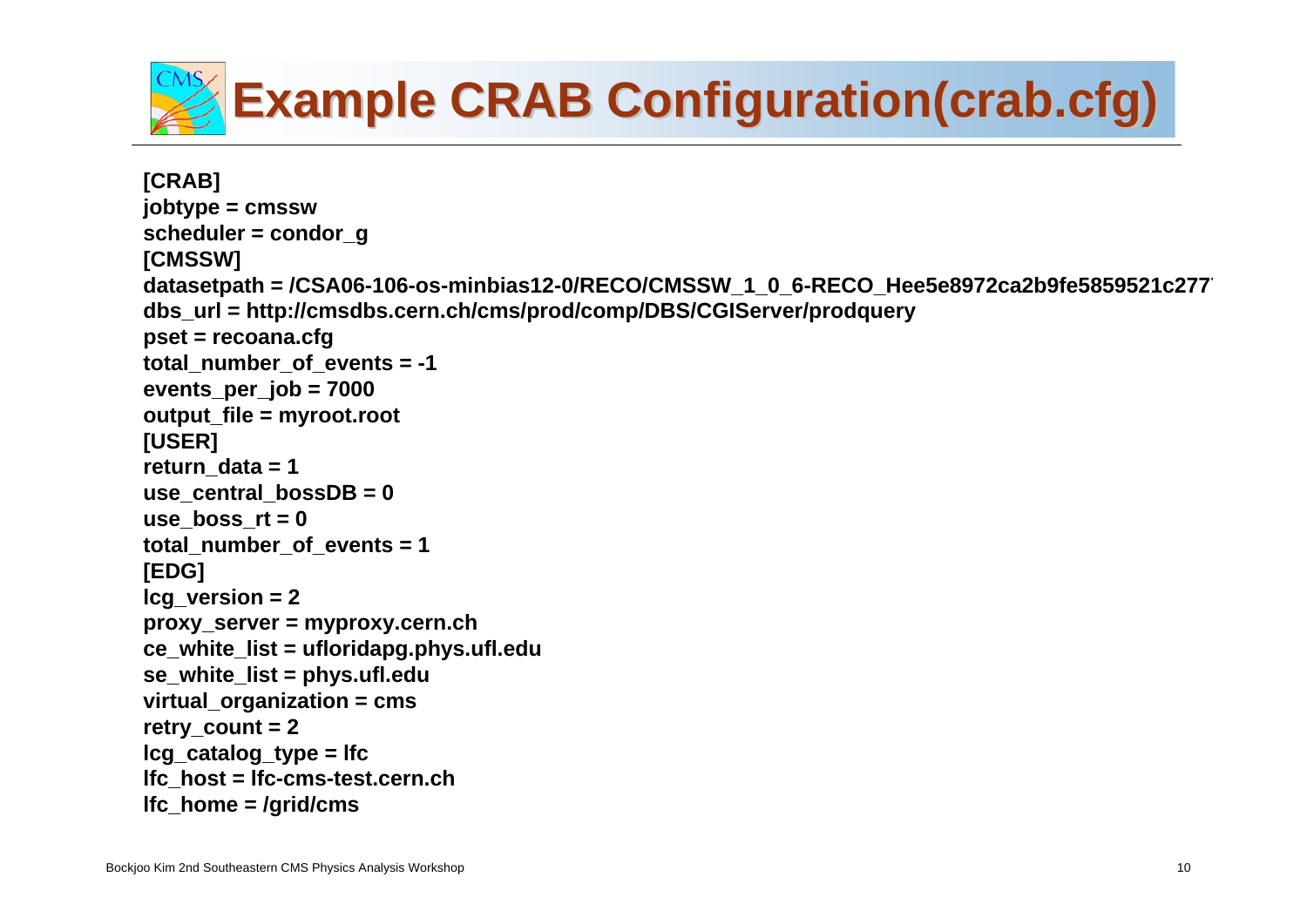

# **Example CMSSW Configuration Example CMSSW Configuration**

-recoana.cfg == CMSSW configuration file contains :

```
Stan Durkinuntracked string HistOutFile ="myroot.root"
                              The Ohio State University State University
process Everything = {
 service = Tracer \{\}include "Configuration/Examples/data/RECO.cff"
 include "FWCore/MessageLogger/data/MessageLogger.cfi"
 include "Configuration/CompatibilityFragments/data/CompatibilityWith081.cff" 
 service = Timing \{ \}service = SimpleMemoryCheck { untracked int32 ignoreTotal = 1 } 
 source = PoolSource{
  untracked vstring fileNames ={
"/store/CSA06/2006/8/17/CSA06-082-os-TTbar/FE9DFC62-6238-DB11-9684-00E081339574.root"}
  untracked int32 maxEvents = 2
  untracked uint32 debugVebosity = 10
  untracked bool debugFlag = true
 }
 module analysis = ExampleAnalysis
 {
 }
 path p = \{ reconstruction, analysis \}}
```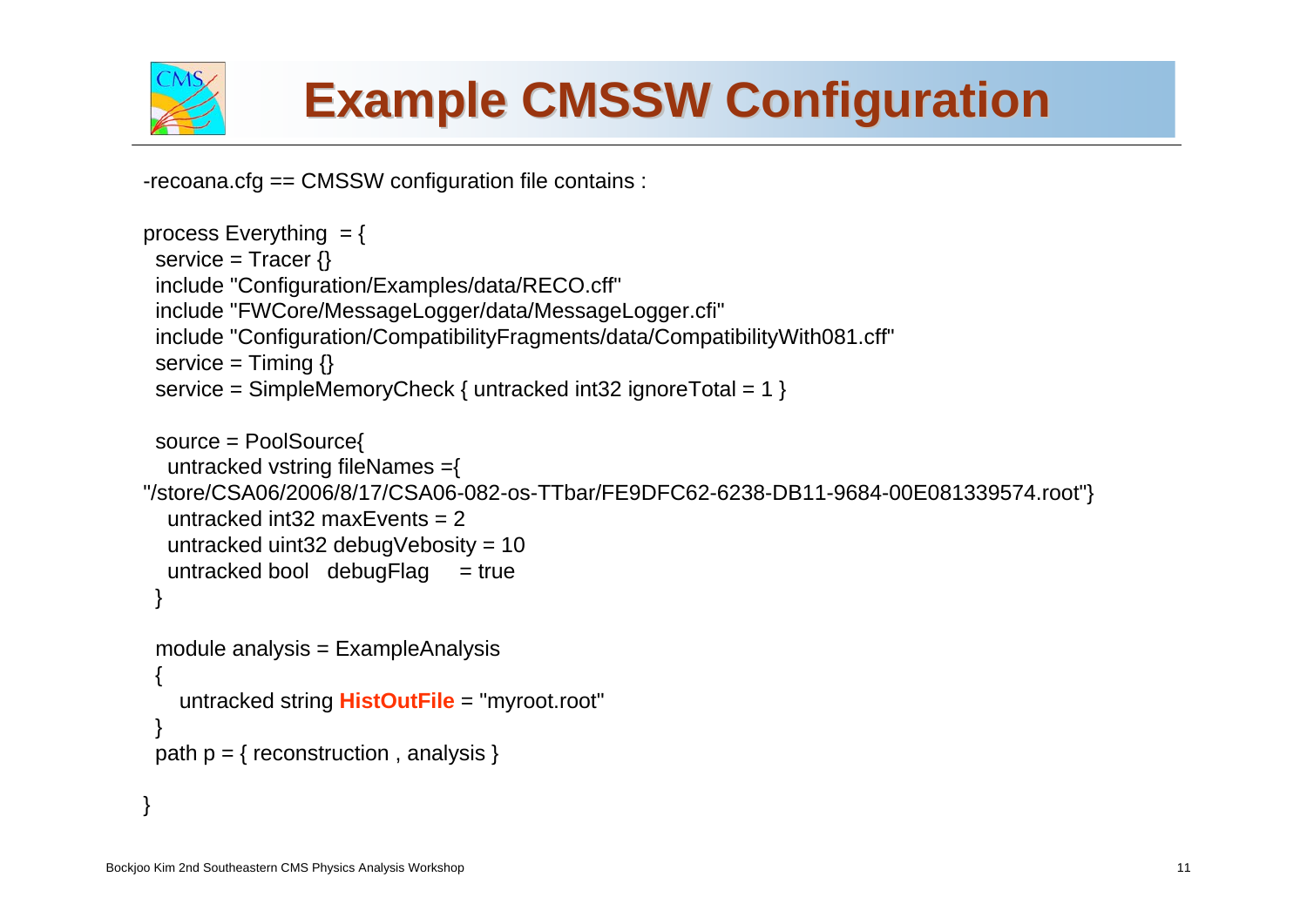

W\_1\_2\_0/ExampleAnalysis/ExampleAnalysis/src/ExampleAnalysis.cc : - **CMSSW\_1\_2\_0/ExampleAnalysis/ExampleAnalysis/src/ExampleAnalysis.cc :**

```
...ExampleAnalysis::ExampleAnalysis(const ParameterSet& iConfig)
 : fOutputFileName( iConfig.getUntrackedParameter<string>("HistOutFile",std::string("Exam
pleSmallAnalysisOutput.root")) ),
  fOutputFile(0)
{
...
```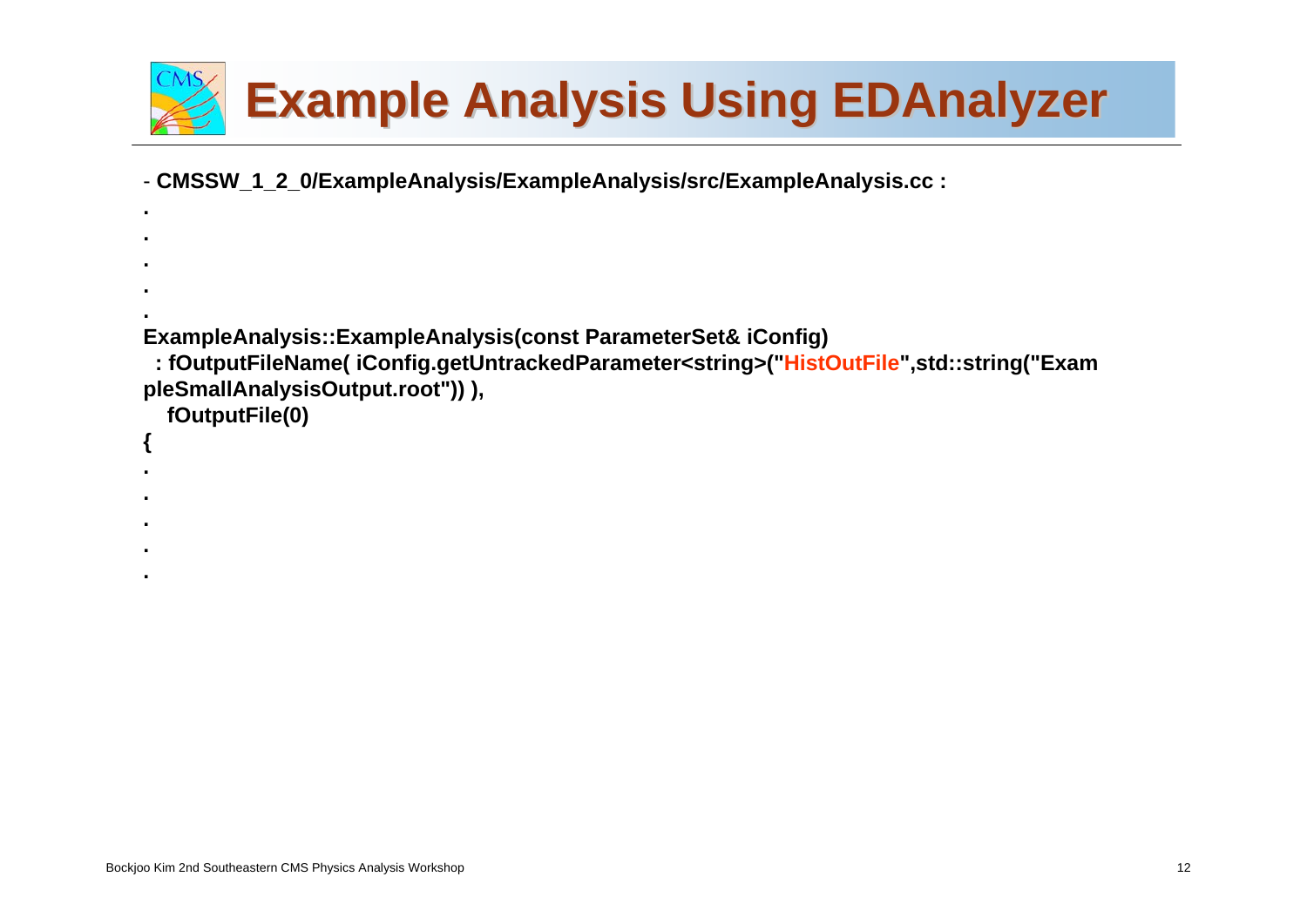

# **Commission Commission Commission Commission Commission Commission Commission Commission Commission Commission Commission Commission Commission Commission Commission Commission Commission Commission Commission Commission C**

**VDT\_LOCATION, GLITE\_LOCATION, CMSSOFT\_DIR, CRABDIR**

## **Setup Grid Environment :**

**OSG : source \$VDT\_LOCATION/setup.sh gLite :** 

**source \$GLITE\_LOCATION/etc/profile.d/grid\_env.sh ; source ~/.glite/slite\_setenv.sh On UF T2 analysis machines, this is given : try `which voms-proxy-init`**

## **Proxy Setup for Grid Credential :**

**On UF T2 analysis machines, you need to set up VOMS cert directory: export X509\_VOMS\_DIR=/home/bockjoo/etc/grid-security/vomsdir # Make sure you have \$HOME/.globus/user{cert,key}.pem voms-proxy-init --voms cms:/cms/uscms/Role=cmsuser # asks pass1**

-**Check Proxy : voms-proxy-info -all**

### -**Proxy Delegation**

**The Ohio State University export X509\_USER\_PROXY=`voms-proxy-info -path` for the CMS Collaborationexport X509\_USER\_KEY=\$X509\_USER\_PROXY export X509\_USER\_CERT=\$X509\_USER\_PROXY myproxy-init -v -d -s myproxy.cern.ch # asks pass2**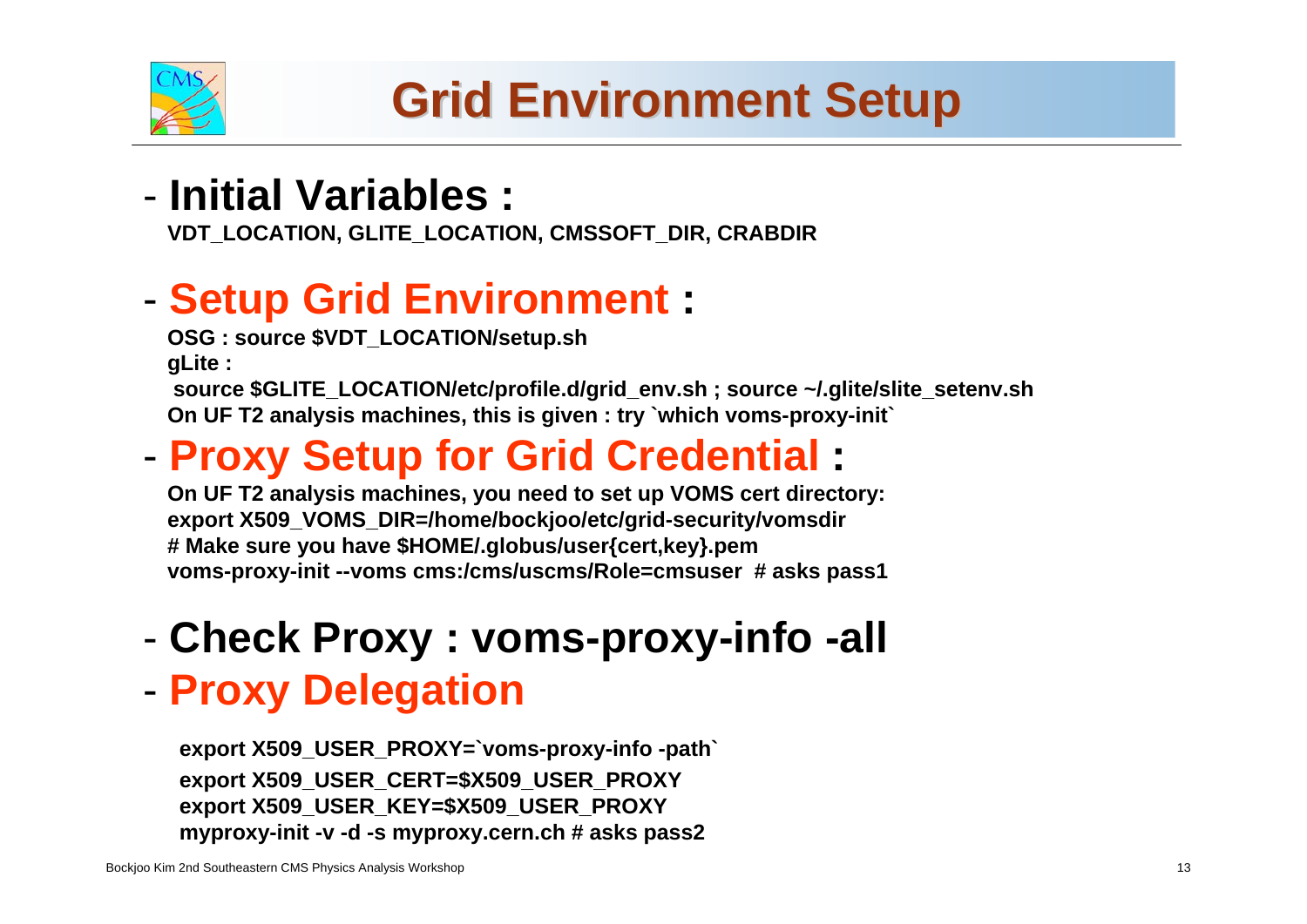

# **Setup for CRAB**

## **COMMISSION** - Setup CMSSW

**export SCRAM\_ARCH=slc3\_ia32\_gcc323 ; source \$CMSSOFT\_DIR/cms/cmsset\_default.sh cd ; mkdir analysis\_99 ; cd analysis\_99 # creates analysis work directory scramv1 -arch \$SCRAM\_ARCH project CMSSW CMSSW\_1\_2\_0 cd CMSSW\_1\_2\_0/src ; eval `scramv1 runtime -sh` wget http://gdsuf.phys.ufl.edu:8080/cms\_analysis/ExampleAnalysis.tar.gz tar xzvf ExampleAnalysis.tar.gz ; scramv1 b # build EDAnalyzer**

### -**CRAB Setup CMSSW**

**/home/coldfeet/scpaw/scripts/configure\_crab # creates private CRAB installation and DB config. source \$CRABDIR/crab.sh**

**cd ; mkdir crab\_99 ; cd crab\_99 # this is going to be the crab work directory**

*- Site oriented directory mkdir -p Sites/Florida/{PG,IHEPA} ; cd Sites/Florida/PG ; vi \$CRABDIR/python/crab.cfg cp* **/home/coldfeet/scpaw/scripts/recoana.cfg ./** *vi recoana.cfg*

**Stan Durkin***cd Physics/DYZDimu/PG ; vi crab-input-none.cfg ; vi dyzdimuana.cfg - Physics oriented directory mkdir -p Physics/DYZDimu/{PG,IHEPA}*

### - Test Driving CMSSW Before Goin **Test Driving CMSSW Before Going Wild**

**for the CMS Collaboration***cd \$HOME/crab\_99/Physics/DYZDimu/PG cmsRun dyzdimuana.cfg # pythin gen + SIM + DIGI + RECO + ExampleAnalysis*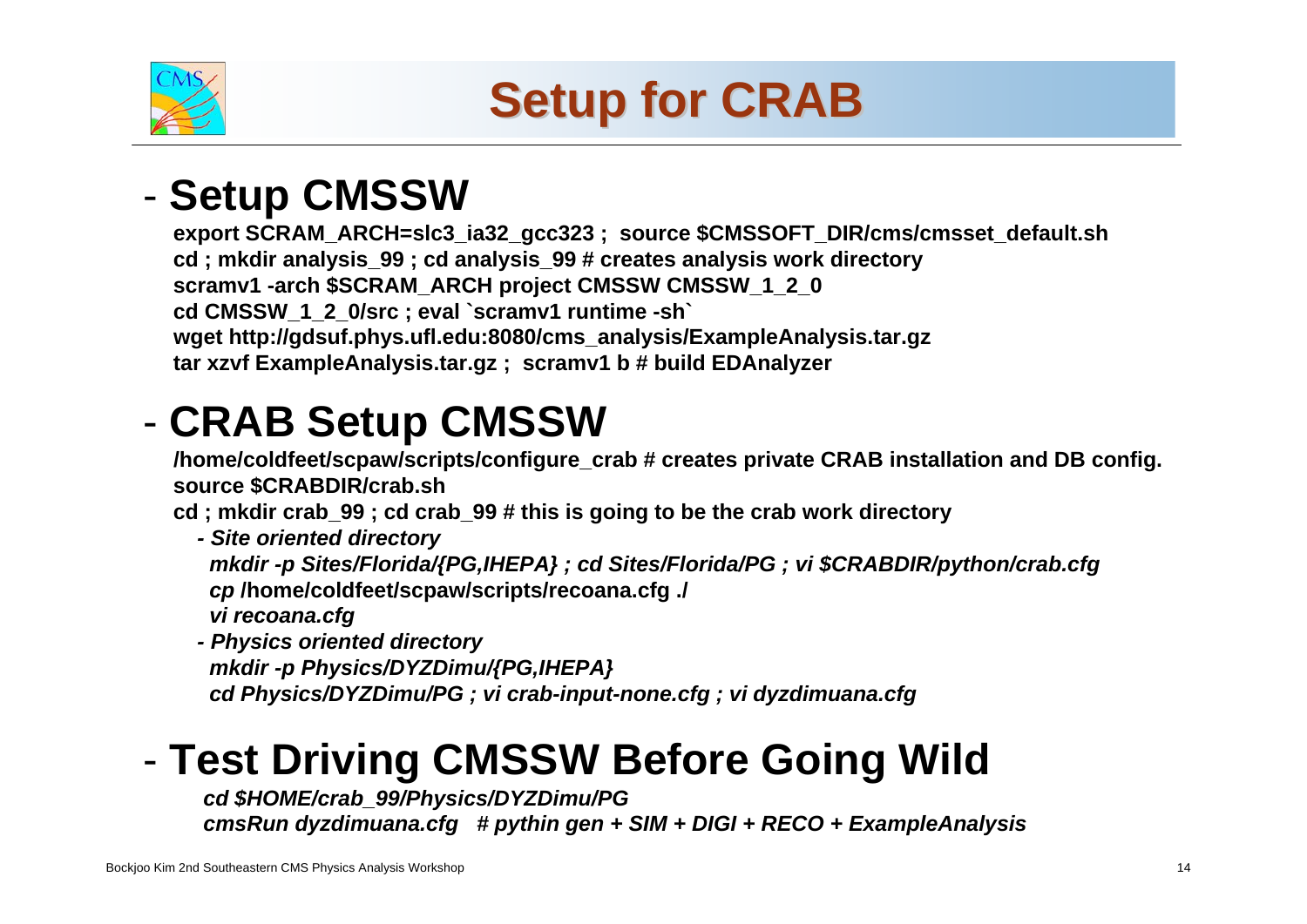

## **CMS Commissioning and First Data** - **Create Jobs**

**cd \$HOME/crab\_99/Sites/Florida/PG crab -create # This creates a CRAB work directory with 'crab\_0\_yymmdd\_hhmmss' # The CRAB work directory contains 'job' 'log' 'res' 'share' # 'job' : scripts # 'log' : log file # 'res' : stdout, stderr, root file, job log**

**# 'share' : ASCII DB, BOSS job work area and binaries** 

#### -**Submit One Job (Reports to Dashbaoard)**

**crab -submit 1 -continue d ; mkdir analysis\_99 ; cd analysis\_99**

## **Submit All Jobs (Reports to Dashboard)**

**crab -submit -continue**

## -**Check Job Status (Reports to Dashboard)**

**crab -status -continue**

### - Retrieve Output (Reports to Dash **Retrieve Output (Reports to Dashboard) crab -getoutput**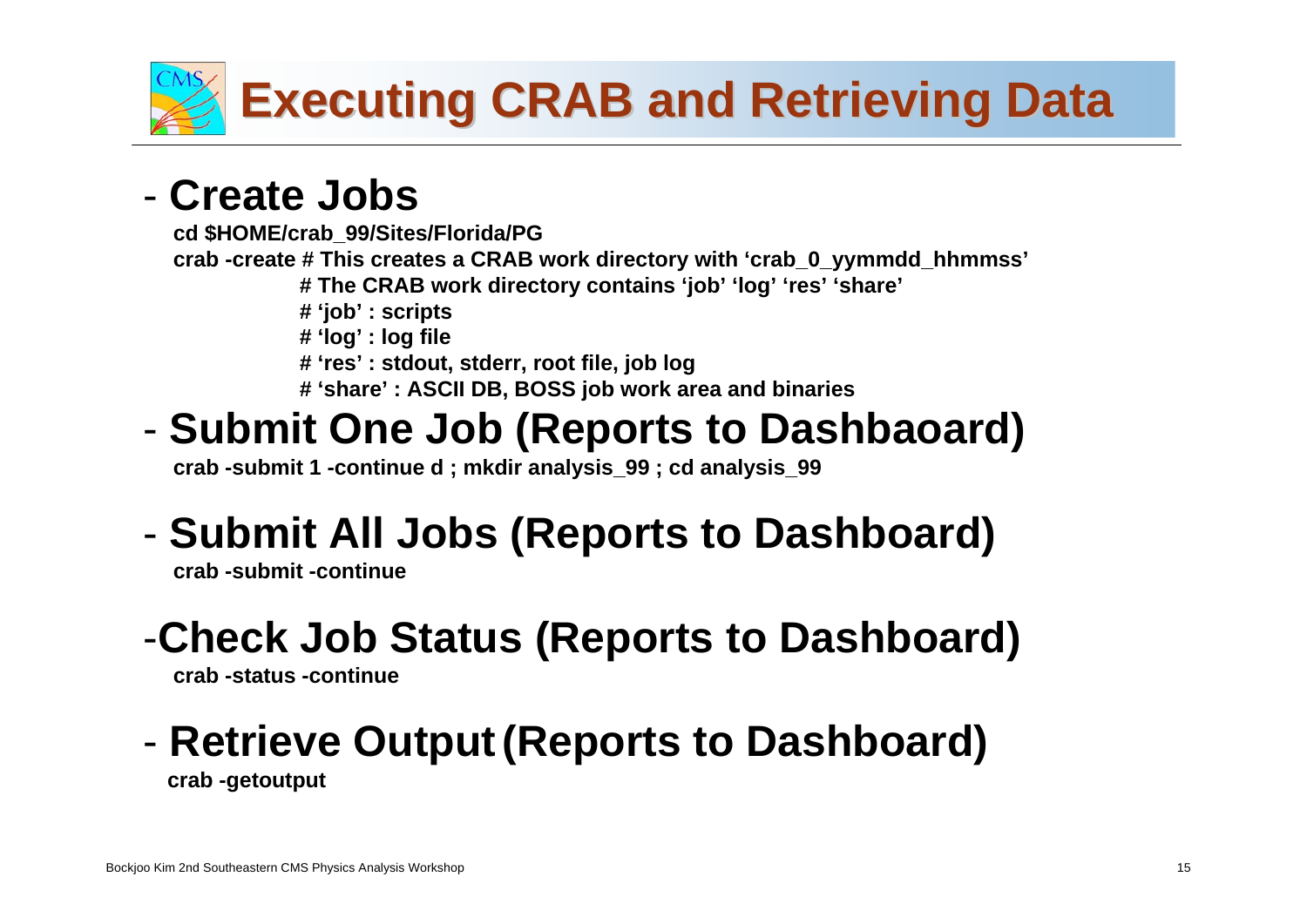

# **Analyze Produced Plots and Data Analyze Produced Plots and Data**

## **CMS Commissioning and First Data Merge root file**

```
cd $HOME/crab_99/Sites/Florida/PG
rootroot> TChain ch2("DimuTree");
root> ch2.Add("./crab_0_070131_121512/res/myroot_*.root");
root> ch2.Merge("./DimuTree.root");
```
## - **Create Plots**

**cd \$HOME/crab\_99/Sites/Florida/PG root> new TBrowerroot> …..root> …..**

#### -**Today's Goal :**

**Create CRAB JobSubmit CRAB JobRetrieve CRAB JobMake plots**